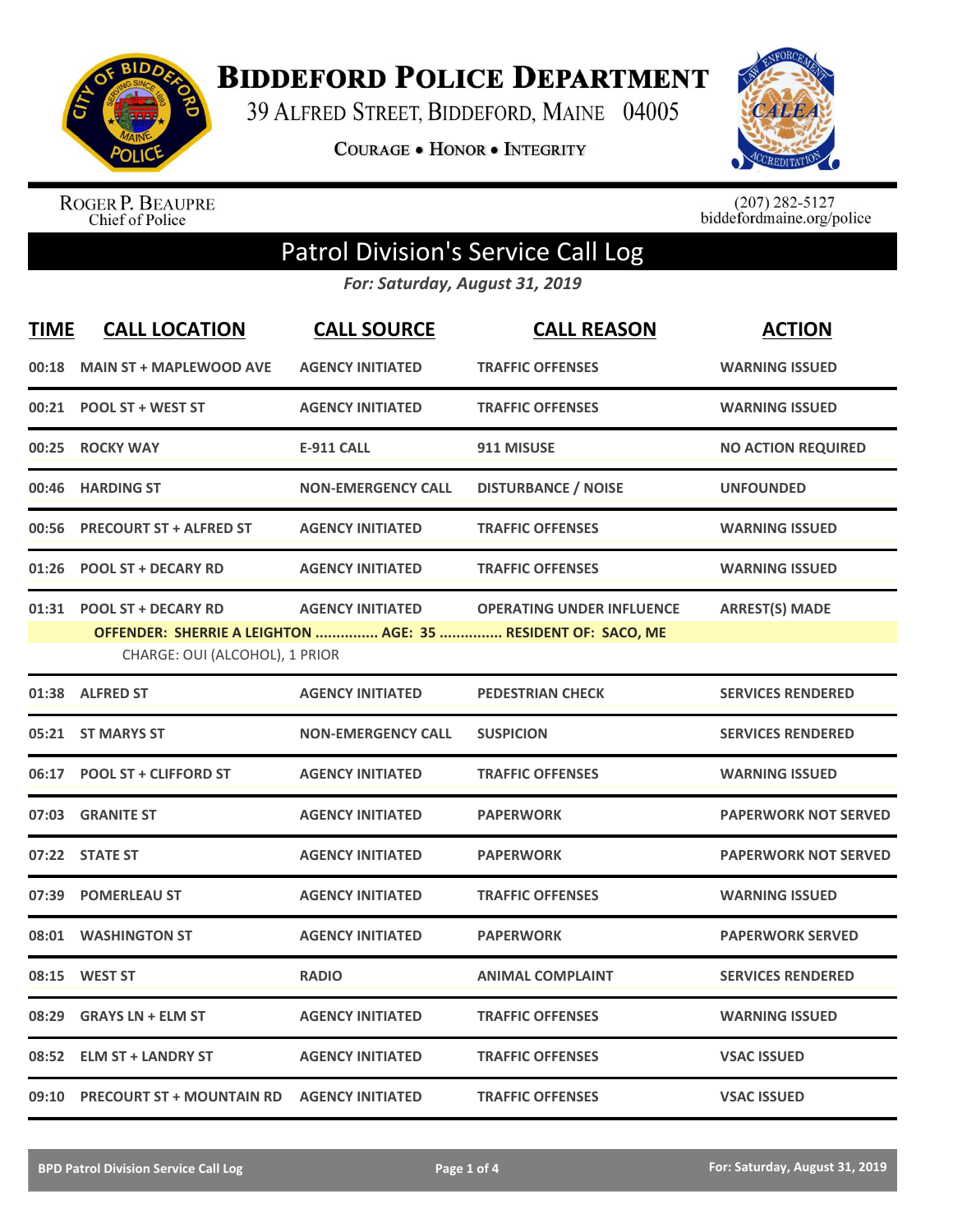| <b>TIME</b> | <b>CALL LOCATION</b>          | <b>CALL SOURCE</b>        | <b>CALL REASON</b>            | <b>ACTION</b>             |
|-------------|-------------------------------|---------------------------|-------------------------------|---------------------------|
|             | 09:22 GRAYSON ST + ELM ST     | <b>AGENCY INITIATED</b>   | <b>DISABLED VEHICLE</b>       | <b>SERVICES RENDERED</b>  |
|             | 09:33 ELM ST                  | <b>AGENCY INITIATED</b>   | <b>TRAFFIC OFFENSES</b>       | <b>VSAC ISSUED</b>        |
|             | 09:46 HILL ST                 | <b>AGENCY INITIATED</b>   | <b>TRAFFIC OFFENSES</b>       | <b>WARNING ISSUED</b>     |
|             | 09:48 ELM ST                  | <b>AGENCY INITIATED</b>   | <b>TRAFFIC OFFENSES</b>       | <b>VSAC ISSUED</b>        |
|             | 10:16 ALFRED ST               | <b>AGENCY INITIATED</b>   | <b>TRAFFIC OFFENSES</b>       | <b>VSAC ISSUED</b>        |
|             | 10:32 HILL ST + PENNY AVE     | <b>AGENCY INITIATED</b>   | <b>TRAFFIC OFFENSES</b>       | <b>WARNING ISSUED</b>     |
|             | 10:38 ELM ST                  | <b>AGENCY INITIATED</b>   | <b>TRAFFIC OFFENSES</b>       | <b>VSAC ISSUED</b>        |
|             | 11:05 ELM ST                  | <b>AGENCY INITIATED</b>   | <b>TRAFFIC OFFENSES</b>       | <b>VSAC ISSUED</b>        |
|             | 11:35 ELM ST + WACO DR        | <b>AGENCY INITIATED</b>   | <b>TRAFFIC OFFENSES</b>       | <b>WARNING ISSUED</b>     |
|             | 11:44 ST MARYS ST             | <b>AGENCY INITIATED</b>   | <b>WARRANT ARREST</b>         | <b>NEGATIVE CONTACT</b>   |
|             | 11:45 ELM ST + FOREST ST      | <b>AGENCY INITIATED</b>   | <b>TRAFFIC OFFENSES</b>       | <b>VSAC ISSUED</b>        |
|             | 11:59 ELM ST + BEAUDOIN AVE   | <b>AGENCY INITIATED</b>   | <b>TRAFFIC OFFENSES</b>       | <b>WARNING ISSUED</b>     |
|             | 12:10 ELM ST                  | <b>AGENCY INITIATED</b>   | <b>TRAFFIC OFFENSES</b>       | <b>VSAC ISSUED</b>        |
|             | 12:12 ELM ST                  | <b>NON-EMERGENCY CALL</b> | <b>ARTICLES LOST/FOUND</b>    | <b>SERVICES RENDERED</b>  |
| 12:17       | <b>BOULDER WAY</b>            | <b>E-911 CALL</b>         | <b>ANIMAL COMPLAINT</b>       | <b>NO ACTION REQUIRED</b> |
| 12:37       | <b>OLD DOGS LN</b>            | <b>AGENCY INITIATED</b>   | <b>TRAFFIC OFFENSES</b>       | <b>VSAC ISSUED</b>        |
|             | 12:51 ALFRED ST               | <b>WALK-IN AT STATION</b> | <b>PAPERWORK</b>              | <b>PAPERWORK SERVED</b>   |
|             | 13:08 ALFRED ST               | <b>WALK-IN AT STATION</b> | <b>PAPERWORK</b>              | <b>PAPERWORK SERVED</b>   |
|             | 13:10 ALFRED ST               | <b>NON-EMERGENCY CALL</b> | <b>COURT ORDERED CHECK IN</b> | <b>SERVICES RENDERED</b>  |
|             | 13:11 WEST ST + GREENFIELD LN | <b>AGENCY INITIATED</b>   | <b>TRAFFIC OFFENSES</b>       | <b>WARNING ISSUED</b>     |
|             | 13:16 POOL ST + GEORGE ST     | <b>AGENCY INITIATED</b>   | <b>TRAFFIC OFFENSES</b>       | <b>SERVICES RENDERED</b>  |
|             | 13:20 POOL ST                 | <b>WALK-IN AT STATION</b> | <b>ARTICLES LOST/FOUND</b>    | <b>REPORT TAKEN</b>       |
|             | 13:22 LINCOLN ST              | E-911 CALL                | 911 MISUSE                    | <b>NO ACTION REQUIRED</b> |
|             | 13:24 ALFRED ST               | <b>E-911 CALL</b>         | 911 MISUSE                    | <b>WARNING ISSUED</b>     |
|             | 13:46 SOUTH ST                | <b>NON-EMERGENCY CALL</b> | <b>SUSPICION</b>              | <b>NEGATIVE CONTACT</b>   |
|             | 13:49 ALFRED ST + MAY ST      | <b>AGENCY INITIATED</b>   | <b>TRAFFIC OFFENSES</b>       | <b>WARNING ISSUED</b>     |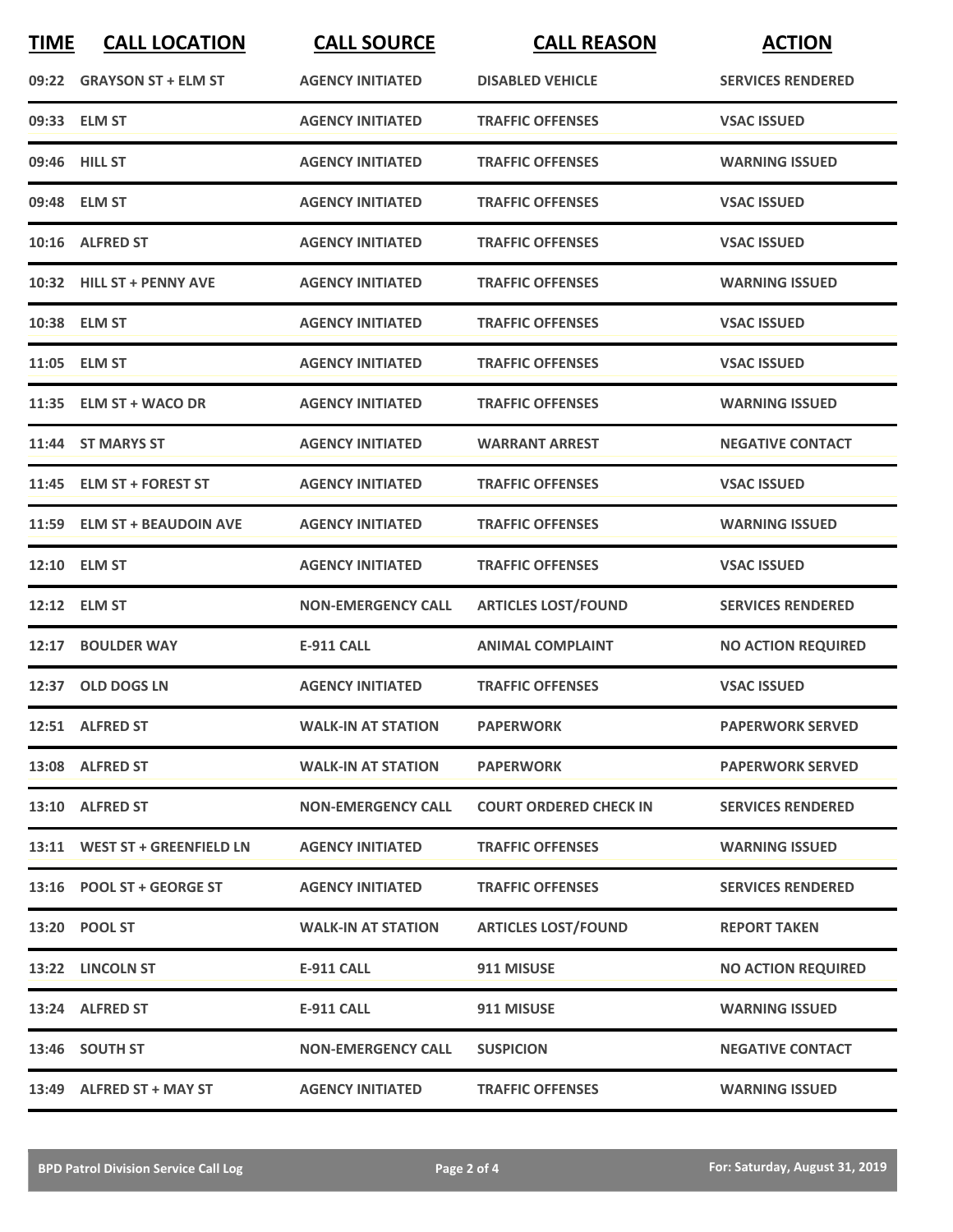| <u>TIME</u> | <b>CALL LOCATION</b>                                                                    | <b>CALL SOURCE</b>        | <b>CALL REASON</b>                                                                        | <b>ACTION</b>                |
|-------------|-----------------------------------------------------------------------------------------|---------------------------|-------------------------------------------------------------------------------------------|------------------------------|
| 13:52       | <b>LINCOLN ST</b>                                                                       | <b>E-911 CALL</b>         | 911 MISUSE                                                                                | <b>NO ACTION REQUIRED</b>    |
|             | 14:01 ELM ST                                                                            | <b>AGENCY INITIATED</b>   | <b>TRAFFIC OFFENSES</b>                                                                   | <b>WARNING ISSUED</b>        |
| 14:09       | <b>GREEN ST</b>                                                                         | <b>NON-EMERGENCY CALL</b> | <b>SUSPICION</b><br>OFFENDER: RACHELLE LYNN LEAVITT  AGE: 37  RESIDENT OF: BIDDEFORD, ME  | <b>CITATION ISSUED</b>       |
|             | CHARGE: SALE/USE OF DRUG PARAPHERNALIA<br><b>CHARGE: VIOLATING CONDITION OF RELEASE</b> |                           |                                                                                           |                              |
|             | 14:19 ELM ST                                                                            | <b>AGENCY INITIATED</b>   | <b>TRAFFIC OFFENSES</b>                                                                   | <b>WARNING ISSUED</b>        |
| 14:26       | <b>ELM ST</b>                                                                           | <b>AGENCY INITIATED</b>   | <b>TRAFFIC OFFENSES</b>                                                                   | <b>VSAC ISSUED</b>           |
| 14:34       | <b>BOULDER WAY</b>                                                                      | <b>NON-EMERGENCY CALL</b> | <b>SHOPLIFTING</b>                                                                        | <b>REPORT TAKEN</b>          |
| 14:35       | <b>HIGH ST</b>                                                                          | <b>WALK-IN AT STATION</b> | <b>ESCORTS / RELAYS</b>                                                                   | <b>SERVICES RENDERED</b>     |
| 15:09       | <b>MAIN ST</b>                                                                          | <b>OTHER</b>              | <b>RETURNED FOUND PROPERTY</b>                                                            | <b>SERVICES RENDERED</b>     |
| 15:18       | <b>ST MARYS ST</b>                                                                      | <b>E-911 CALL</b>         | 911 MISUSE                                                                                | <b>WARNING ISSUED</b>        |
| 15:39       | <b>BOULDER WAY</b>                                                                      | <b>AGENCY INITIATED</b>   | <b>TRAFFIC OFFENSES</b>                                                                   | <b>SERVICES RENDERED</b>     |
| 15:47       | <b>ELM ST</b>                                                                           | <b>NON-EMERGENCY CALL</b> | <b>ARTICLES LOST/FOUND</b>                                                                | <b>REPORT TAKEN</b>          |
| 16:08       | <b>MARION AVE</b>                                                                       | NON-EMERGENCY CALL        | <b>ALL OTHER</b>                                                                          | <b>REFERRED OTHER AGENCY</b> |
|             | 16:11 ALFRED ST + RAY ST                                                                | <b>AGENCY INITIATED</b>   | <b>TRAFFIC OFFENSES</b>                                                                   | <b>VSAC ISSUED</b>           |
| 16:31       | <b>BIDDEFORD GATEWAY CTR</b>                                                            | <b>NON-EMERGENCY CALL</b> | <b>DISTURBANCE / NOISE</b>                                                                | <b>NEGATIVE CONTACT</b>      |
| 16:39       | <b>LINCOLN ST</b>                                                                       | <b>E-911 CALL</b>         | 911 MISUSE                                                                                | <b>NO ACTION REQUIRED</b>    |
|             | 16:52 MAY ST                                                                            | <b>AGENCY INITIATED</b>   | <b>TRAFFIC OFFENSES</b>                                                                   | <b>WARNING ISSUED</b>        |
|             | 16:59 MAY ST + DARTMOUTH ST                                                             | <b>AGENCY INITIATED</b>   | <b>TRAFFIC OFFENSES</b>                                                                   | <b>WARNING ISSUED</b>        |
|             | 17:23 BOULDER WAY<br><b>CHARGE: THEFT BY DECEPTION</b>                                  | NON-EMERGENCY CALL        | <b>SHOPLIFTING</b><br>OFFENDER: GREGORY LEE MCKIRRYHER  AGE: 43  RESIDENT OF: PROCTOR, VT | <b>ARREST(S) MADE</b>        |
|             | 17:29 SOUTH ST + VILLAGE LN                                                             | <b>AGENCY INITIATED</b>   | <b>TRAFFIC OFFENSES</b>                                                                   | <b>VSAC ISSUED</b>           |
|             | 17:45 ALFRED ST                                                                         | <b>AGENCY INITIATED</b>   | <b>TRAFFIC OFFENSES</b>                                                                   | <b>WARNING ISSUED</b>        |
|             | 18:07 MAIN ST                                                                           | <b>AGENCY INITIATED</b>   | <b>TRAFFIC OFFENSES</b>                                                                   | <b>WARNING ISSUED</b>        |
|             | 18:18 ALFRED ST + CLARK ST                                                              | <b>AGENCY INITIATED</b>   | <b>TRAFFIC OFFENSES</b>                                                                   | <b>WARNING ISSUED</b>        |
|             | 18:25 ALFRED ST + PORTER ST                                                             | <b>AGENCY INITIATED</b>   | <b>TRAFFIC OFFENSES</b>                                                                   | <b>WARNING ISSUED</b>        |
|             | 18:34 ELM ST + LESSARD AVE                                                              | <b>AGENCY INITIATED</b>   | <b>TRAFFIC OFFENSES</b>                                                                   | <b>WARNING ISSUED</b>        |
|             |                                                                                         |                           |                                                                                           |                              |